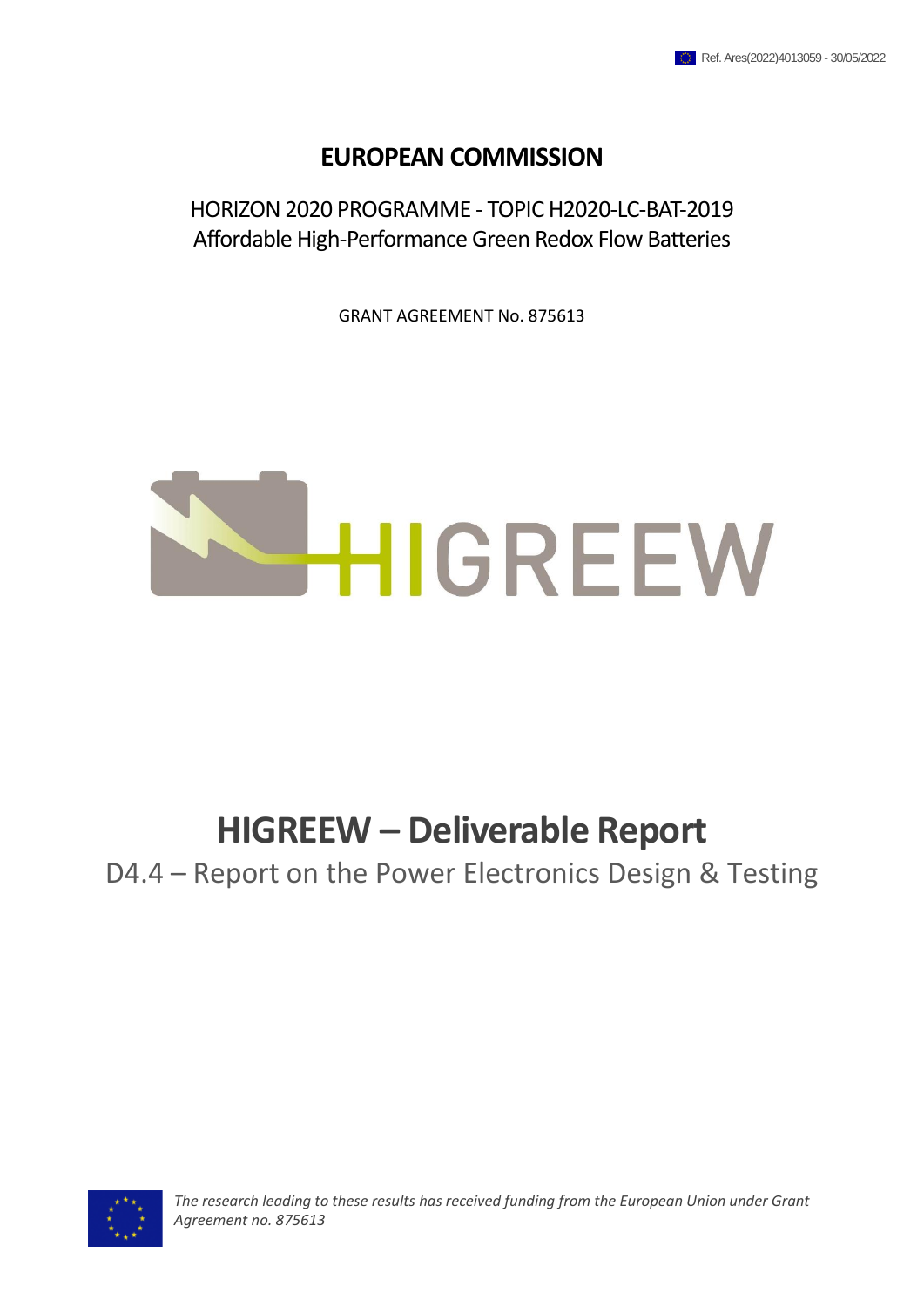

| Deliverable No.              | HIGREEW D4.4                                     |            |
|------------------------------|--------------------------------------------------|------------|
| <b>Related WP</b>            | WP4                                              |            |
| <b>Deliverable Title</b>     | Report on the Power Electronics Design & Testing |            |
| Deliverable Date             | 2022-05-31                                       |            |
| <b>Deliverable Type</b>      | <b>REPORT</b>                                    |            |
| <b>Dissemination level</b>   | Confidential – member only (CO)                  |            |
| <b>Written By</b>            | Eid Maraqah (GAMESA)                             | 2022-05-17 |
| <b>Checked by</b>            | Michael Schäffer (Fraunhofer)                    | 2022-05-23 |
| (if<br><b>Reviewed</b><br>by | Michael Schäffer (Fraunhofer)                    | 2022-05-23 |
| applicable)                  | Eduardo Sánchez (CICe)                           |            |
| <b>Approved by</b>           | Eduardo Sánchez (CICe)                           | 2022-05-30 |
|                              |                                                  |            |
| <b>Status</b>                | Final                                            | 2022-05-30 |

## *Disclaimer/ Acknowledgment*



Copyright ©, all rights reserved. This document or any part thereof may not be made public or disclosed, copied or otherwise reproduced or used in any form or by any means, without prior permission in writing from the HIGREEW Consortium. Neither the HIGREEW Consortium nor any of its members, their officers, employees or agents shall be liable or responsible, in negligence or otherwise, for any loss, damage or expense whatever

sustained by any person as a result of the use, in any manner or form, of any knowledge, information or data contained in this document, or due to any inaccuracy, omission or error therein contained.

All Intellectual Property Rights, know-how and information provided by and/or arising from this document, such as designs, documentation, as well as preparatory material in that regard, is and shall remain the exclusive property of the HIGREEW Consortium and any of its members or its licensors. Nothing contained in this document shall give, or shall be construed as giving, any right, title, ownership, interest, license or any other right in or to any IP, know-how and information.

This project has received funding from the European Union's Horizon 2020 research and innovation programme under grant agreement No 875613. The information and views set out in this publication does not necessarily reflect the official opinion of the European Commission. Neither the European Union institutions and bodies nor any person acting on their behalf, may be held responsible for the use which may be made of the information contained therein.